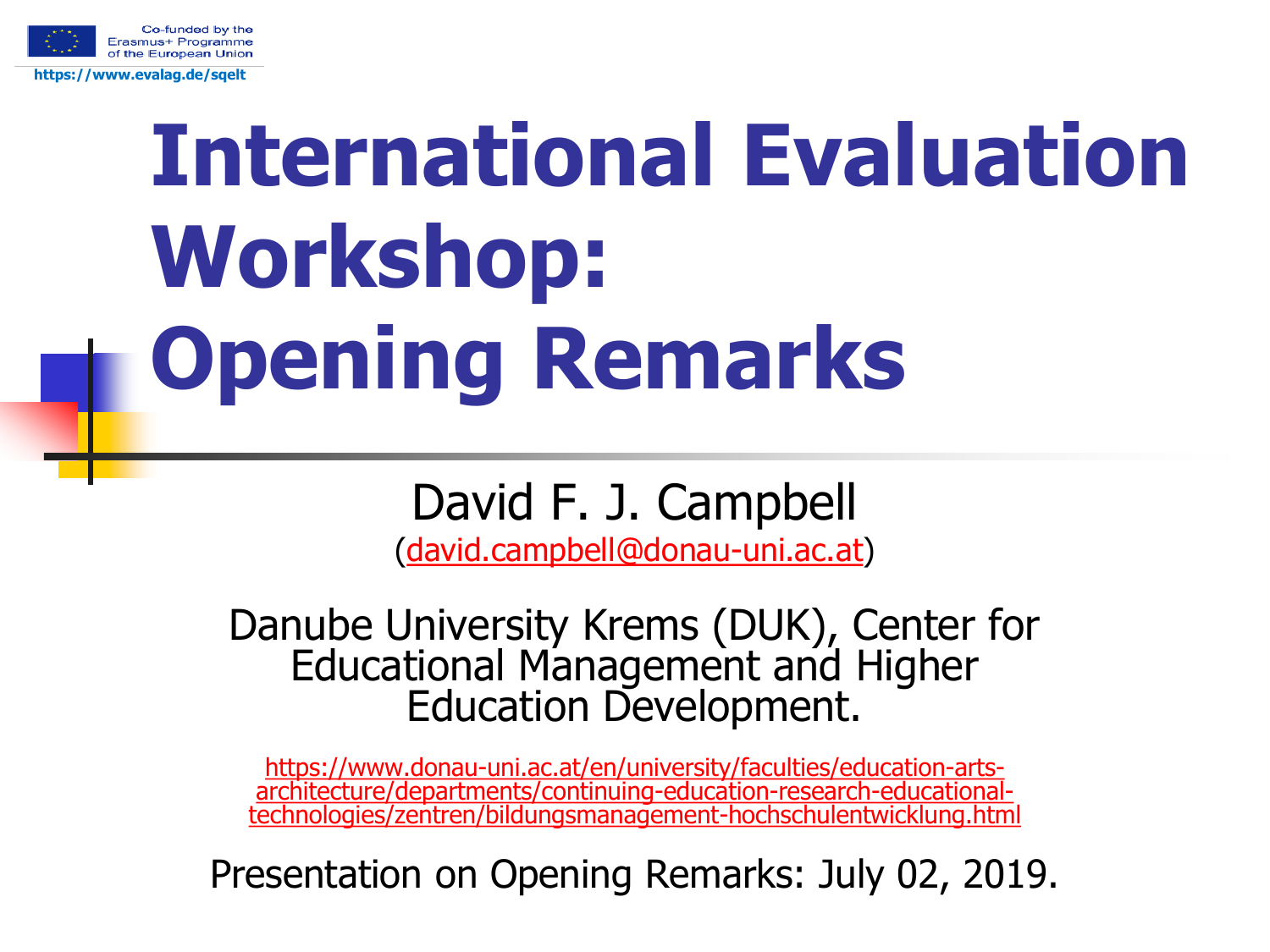## Keynote Speech of: Prof. Dr. Cláudia Sarrico (1).

- **Expansion of higher education: costs of** higher education are rising, but expenditure per student constant.
	- **How is this possible?**
	- **Can there also be a saturation in the expansion?**
	- Is there more of a need for organizational / institutional innovation?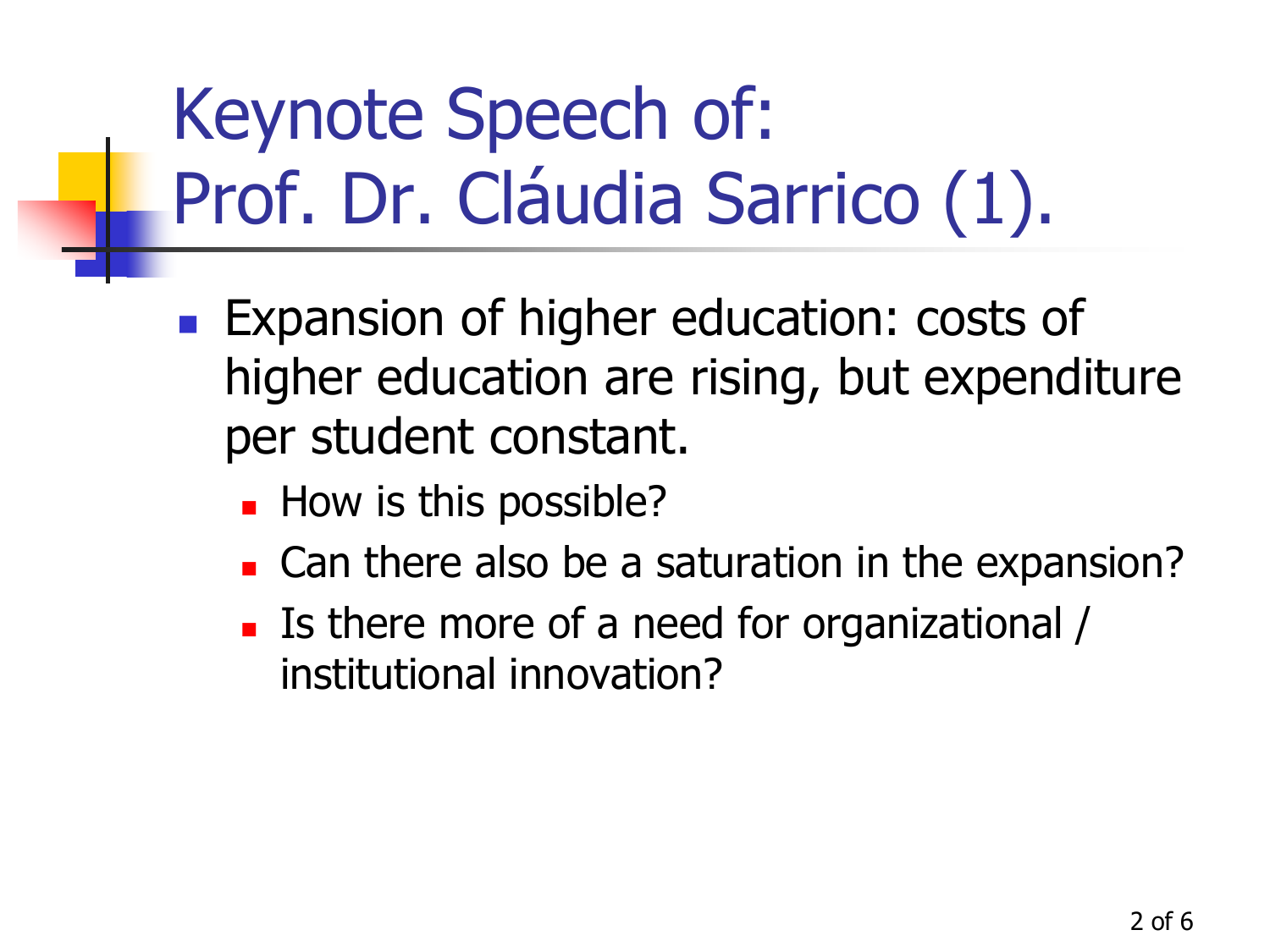## Keynote Speech of: Prof. Dr. Cláudia Sarrico (2).

- **How will digitalization (digitization) further** play in for higher education?
	- **Nulli** digitalization be used as a "cost cutter"? Will digitalization replace "face-to-face" teaching?
	- Or, will digitalization complement / augment faceto-face teaching? So: Digitalization as a "marketing tool" for face-to-face teaching (also requiring new and additional efforts)?
	- **Also, where does then AI (artificial intelligence)** come into the picture?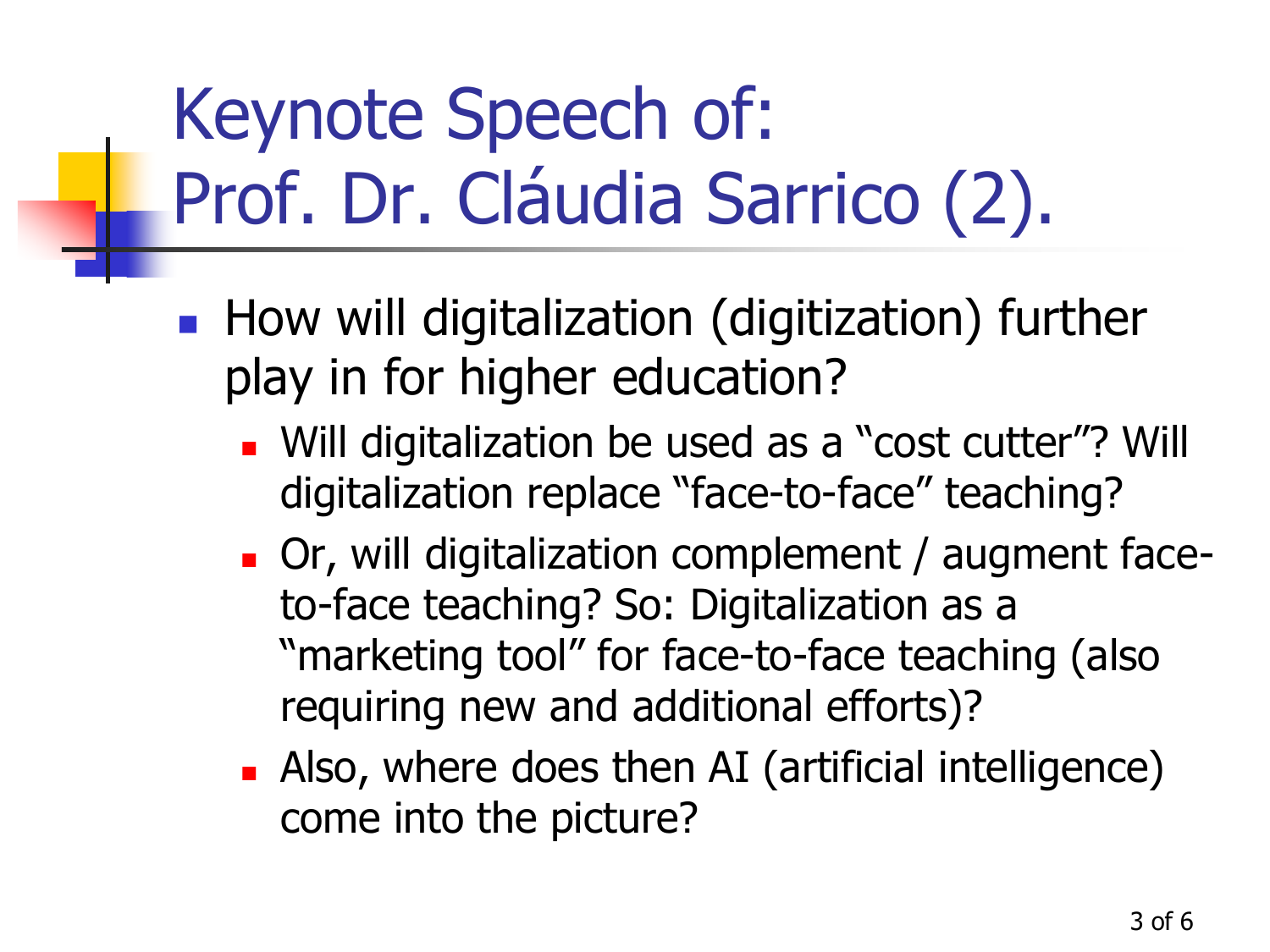PDM / Performance Data Management (Parallel Workshop B) (1)

- **Possible strengths of PDM are:** 
	- **Exercise 1** Creating higher degrees of transparency;
	- **Offering rational references for "objective"** discussion attempts;
	- **Creating (for example, provoking) input for** discussions (and reflections) in general;
	- **Providing a rationality for decision-making, for** example increased funding for specific units.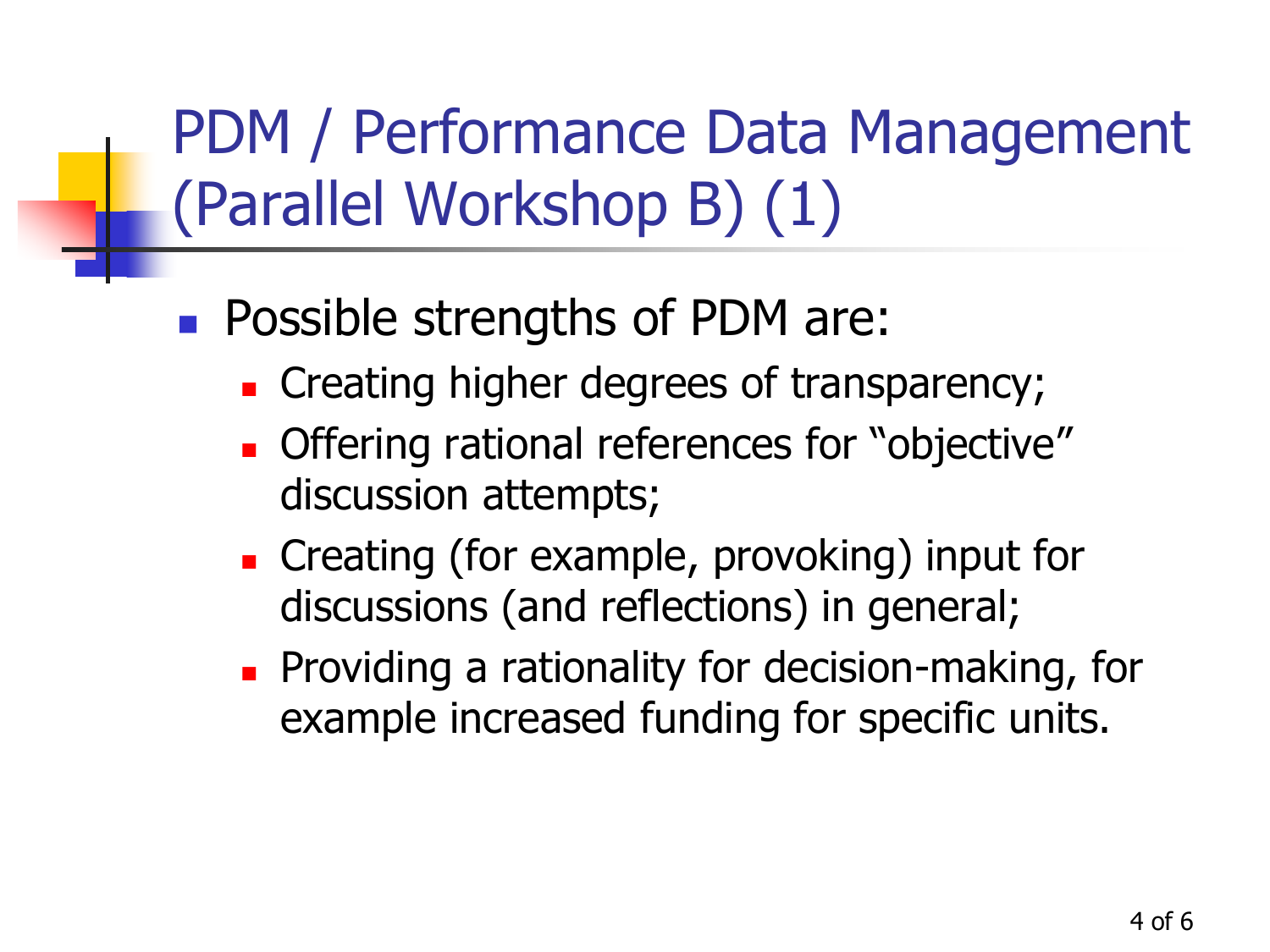PDM / Performance Data Management (Parallel Workshop B) (2)

- **Possible weaknesses of PDM are:** 
	- **.** "Oversimplifying" the case and matters, in the sense that other considerations (for example, reputation) may be more important;
	- **Standing in competition with other "logics" (for** example, reputation or networks of interest);
	- **Lacking the necessary amount of acceptance, so** PDM often represents only a symbolic implementation.